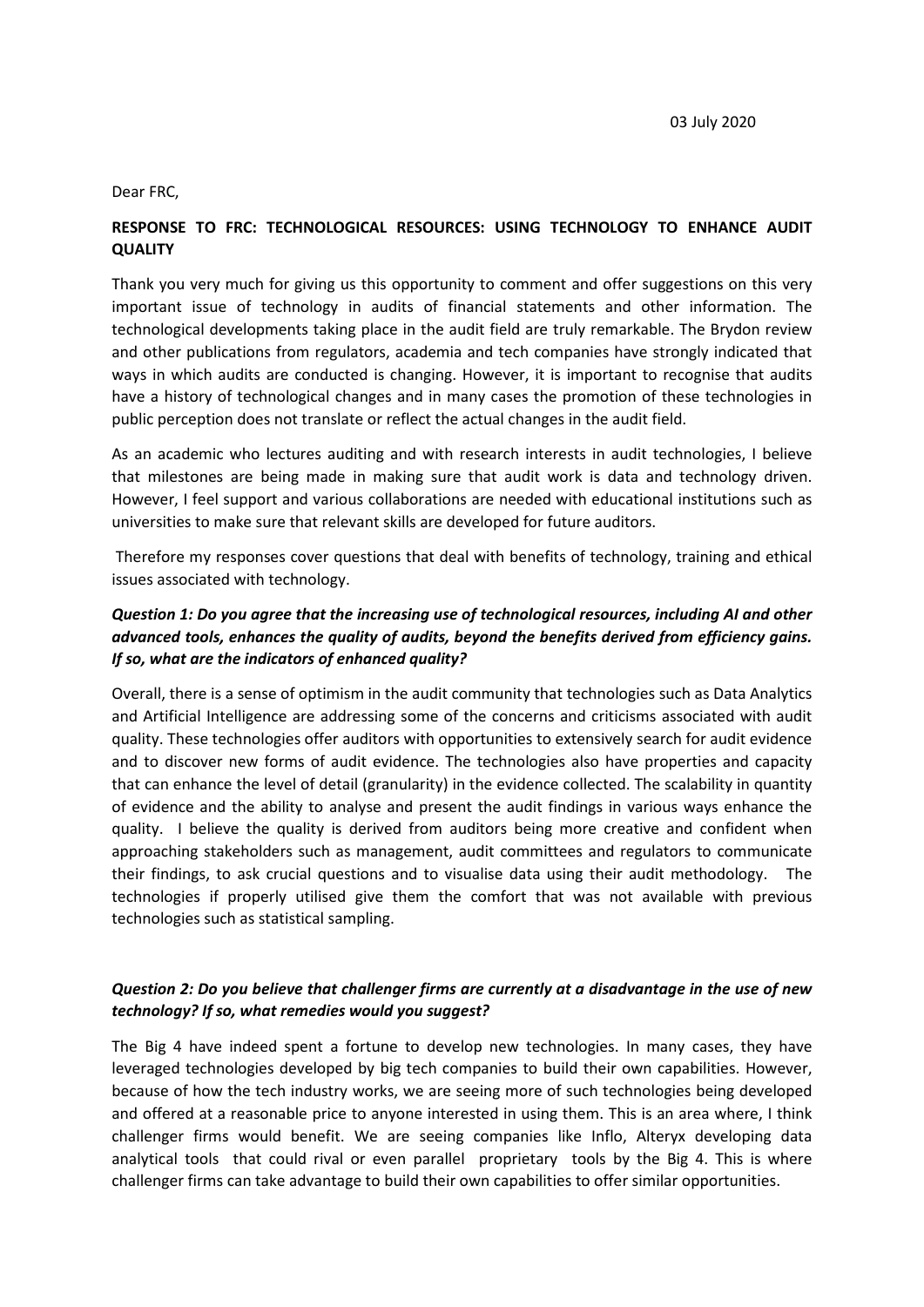### *Question 3: Other than investment, what do you believe are the key challenges auditors face in the increasing utilisation of automated tools and techniques within the audit process? Again, what remedies would you suggest to overcome these challenges?*

I know the focus in many academic and regulatory publications in this area has been very much on the auditors' skillset as being lacking/inadequate. However, my concern is with "who audits the algorithms" in the automated tools? This question has to be addressed as soon as possible given that the direction of travel indicates that we are moving into a technology driven audit environment at a faster pace. I think we need an accreditation system that is highly regulated to test and certify the technology before being deployed for audit purposes. I understand the big audit firms have in-house mechanisms and policies in this area. However, if trust is to be created or enhanced amongst the stakeholders, then surely we need an accreditation system that certifies the technologies as "fit for purpose" for audit purposes.

Further, there is an issue of ownership of these technologies within the audit firms. Some audit firms have reorganised their functions and place audit within the data functions. What could be interesting is to see who owns the technology within the firm? Is it the auditors or the data analysts? This is important because it can tell us who has more say and influence on the development and direction of use.

# *Question 5: Do you believe the current level of training given to auditors – both trainees and experienced staff – is sufficient to allow them to understand and deploy the technological resources being made available?*

More work has to be done on the current level of training. There is evidence that trainees are keener to using technology than experienced staff. However, we need strong collaboration between audit firms and educational institutions to develop courses in auditing that are data and digital driven. At the moment, audit firms are targeting top universities to forge these collaborations. However, if we are to make gains in this area, then we need an inclusive approach or a platform where universities are given opportunity to establish links with audit firms in this area.

Further, clarity has to be provided to experienced staff that these technologies are not replacing them but to make them better auditors who can provide quality audits. Fear of the unknown could be a contributing factor in developing skills necessary to use these technologies.

# *Question 8: What do you see as being the main ethical implications arising from the greater use of technology and analytics in an audit?*

There are several ethical issues associated with greater use of technology. The first one is about data privacy. This is concerned with how confident we are that the technology will safeguard the privacy of the data they collect? The second one is concerned with the algorithms used in these technologies, how ethical are they in making sure that "discriminatory tendencies "are not embedded in them? We have seen in the past where automated decisions have disadvantaged other areas of the society.

The introduction of technologies such as facial recognition, have been criticised for profiling certain ethnicity as an example. If such technology is introduced in audits, what safeguards do we have in place to make sure that this does not happen?